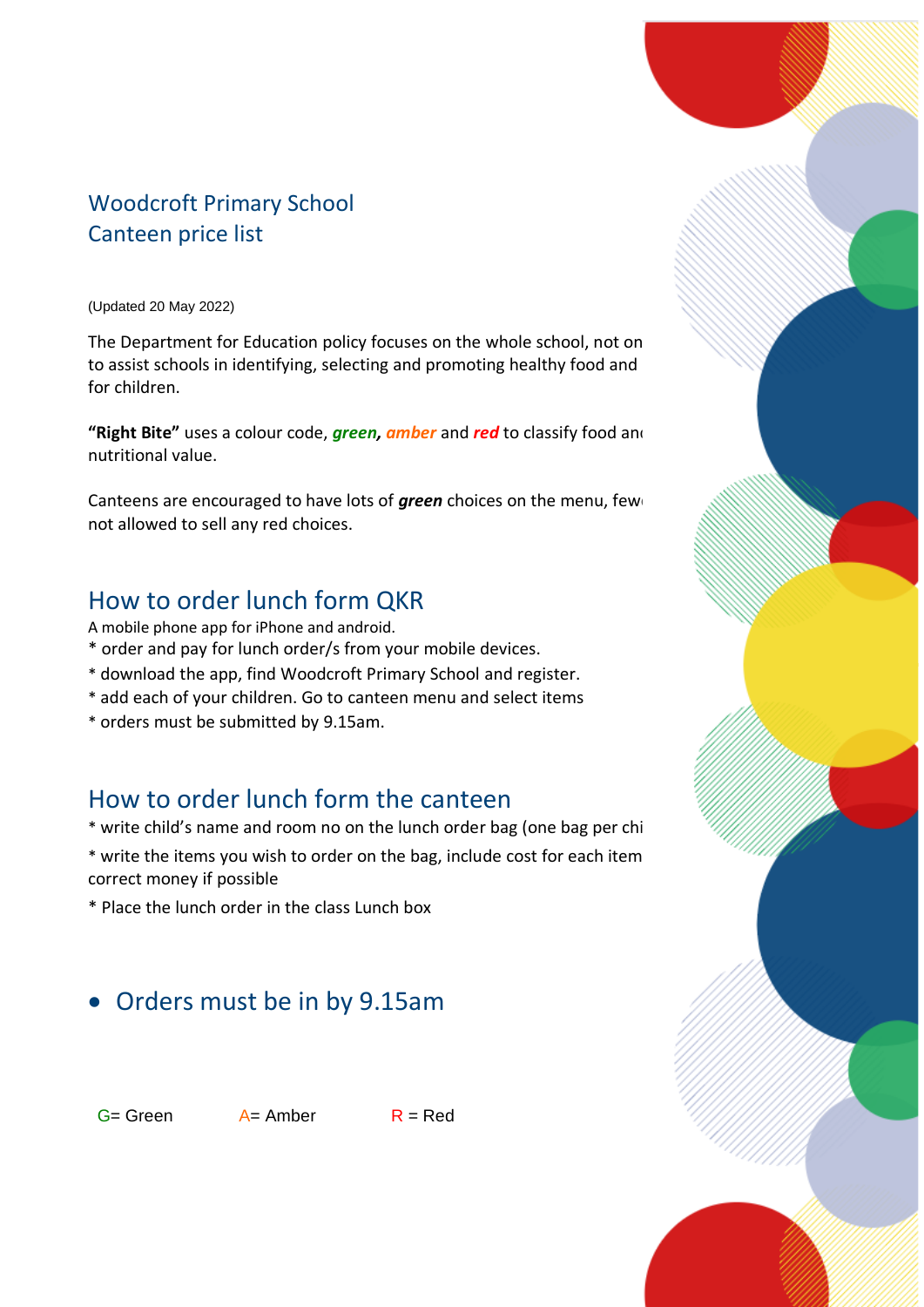# Sandwiches, wraps and salad packs

| sanawiches, wraps and saidd packs                        | S/wich | <b>Mini Wrap</b> | Large Wrap  |     |
|----------------------------------------------------------|--------|------------------|-------------|-----|
| <b>Butter</b>                                            | \$1.50 |                  |             | G/A |
| Vegemite                                                 | \$2.00 |                  |             | G/A |
| Cheese                                                   | \$2.30 | \$1.60           |             | G   |
| Egg, lettuce & mayo (curried or plain)                   | \$3.60 | \$2.90           | \$5.60      | G   |
| Salad (lettuce, grated carrot, tomato, cucumber)         | \$3.90 | \$3.30           | \$5.90      | G   |
| Ham                                                      | \$3.10 | \$2.40           | \$4.80      | G/A |
| Chicken                                                  | \$3.50 | \$2.80           | \$5.50      | G   |
| Chilli or plain chicken tender                           |        | \$3.00           | \$6.00      | G/A |
| Extra:                                                   |        |                  |             |     |
| tomato/lettuce/cucumber/grated carrot                    |        |                  | \$0.60      | G   |
| cheese slice                                             |        |                  | \$0.80      | G   |
| <b>Boiled egg</b>                                        |        |                  | \$0.80      | G   |
| Gherkin/pickled onion/beetroot                           |        |                  | \$0.60      | G   |
| Mayonnaise                                               |        |                  | \$0.40      | A   |
| Mustard                                                  |        |                  | \$0.30      | A   |
| For a toasted sandwich                                   |        |                  | \$0.30      |     |
| Salad pack - (lettuce, grated carrot, tomato & cucumber) |        |                  | \$4.10      | G   |
| <b>Subs</b>                                              |        |                  |             |     |
| Meatball sub - 4 meatballs and parmigiana sauce          |        |                  | \$4.80      | G/A |
| Extra: lettuce, grated carrot                            |        |                  | \$0.60      | G   |
| cheese slice                                             |        |                  | \$0.80      | G   |
| <b>Burgers</b>                                           |        |                  |             |     |
| Chicken burger plain (roll & chicken patty)              |        |                  | \$4.30      | G/A |
| Mayonnaise                                               |        |                  | \$0.40      | G/A |
| Lettuce                                                  |        |                  | \$0.60      | G/A |
| Beef Burger Plain (roll & beef pattie)                   |        |                  | \$5.00      | G/A |
| <b>Extras: sauce</b>                                     |        |                  | \$0.20      | G/A |
| Cheese                                                   |        |                  | \$0.80      | G/A |
| Tomato                                                   |        |                  | \$0.60      | G/A |
| lettuce                                                  |        |                  | \$0.60      | G/A |
| lYumbo – hot ham & cheese                                |        |                  | \$3.70      | G/A |
| Jumbo Yumbo - hot ham & cheese                           |        |                  | \$5.30      | G/A |
| Fruit                                                    |        |                  |             |     |
| Fresh fruit                                              |        |                  | varied      | G   |
| Fruit nuggets (15gms)                                    |        |                  | .50c        | G   |
| Sultanas box (40gms)                                     |        |                  | \$1.00      | G   |
| Items below are available on Fridays only                |        |                  |             |     |
| Balfours meat pie 180g                                   |        |                  | \$5.50      |     |
| Balfours sausage roll 120g                               |        |                  | \$5.50      | A   |
| Sauce pots                                               |        |                  | \$0.50 each |     |
| tomato sauce, BBQ sauce and soy sauce                    |        |                  |             |     |

///////

- 111111111.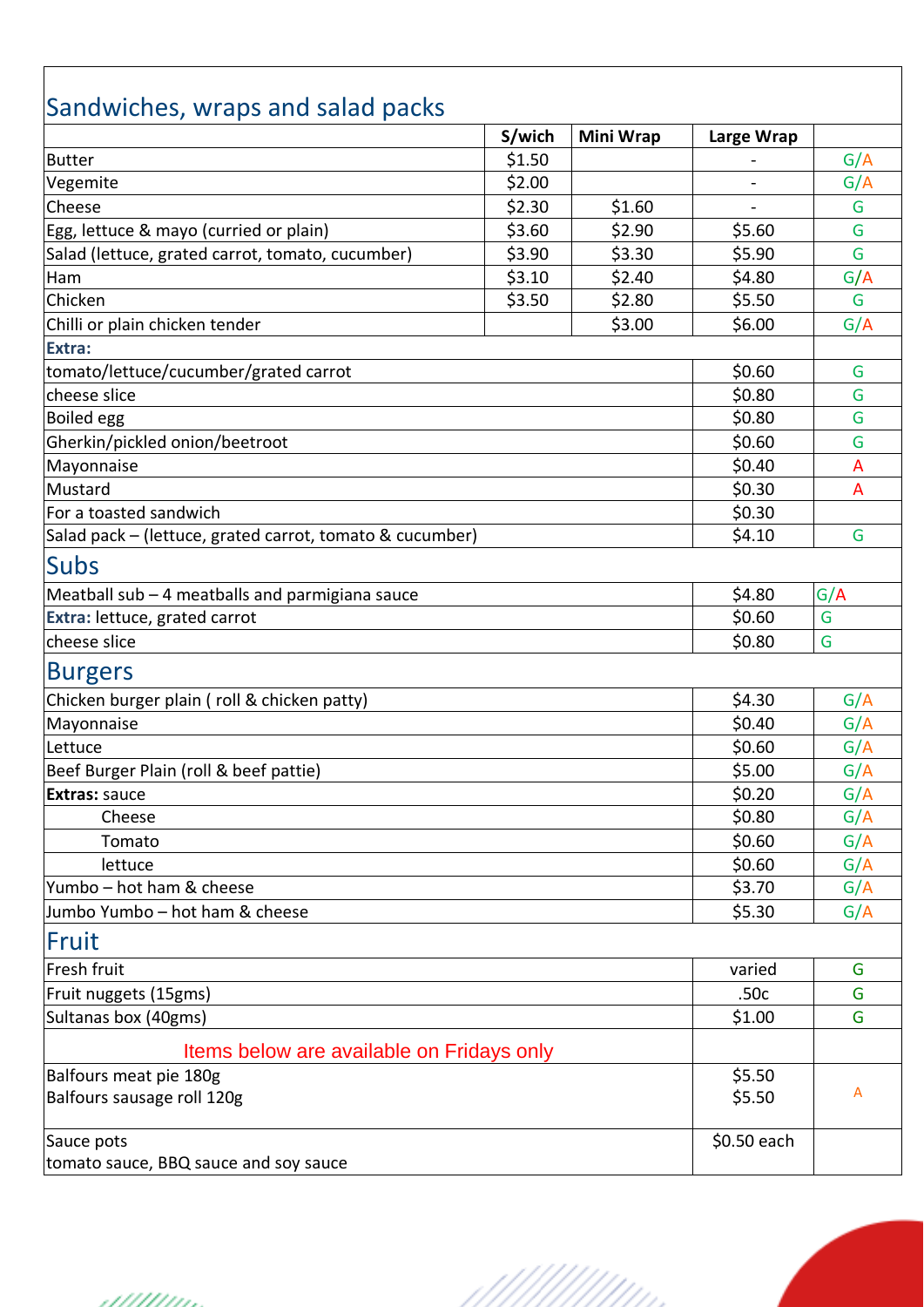| <b>Hot food</b>                                               |             |                |
|---------------------------------------------------------------|-------------|----------------|
|                                                               |             |                |
| Ravioli - Napolitana base sauce (homemade)                    | \$4.80      | G              |
| Pasta - Tomato base sauce with cheese topping (homemade)      | \$4.20      | G              |
| Pasta - No cheese (homemade)                                  | \$3.70      | G              |
| Macaroni cheese (homemade)                                    | \$4.20      | G              |
| Butter chicken - sauce & rice (homemade)                      | \$5.20      | G/A            |
| Fried rice - vegetarian (homemade) (gluten free)              | \$4.20      | G/A            |
| Fried rice - ham (homemade) (gluten free)                     | \$4.70      | G/A            |
| Beef lasagne (pre-made)                                       | \$5.70      | A              |
| Pizza - ham, cheese + pineapple (pre-made no alterations)     | \$6.00      | $\overline{A}$ |
| Garlic bread roll (homemade)                                  | \$2.00      | G/A            |
| Mini corn on the cob                                          | \$0.80c     | G              |
| Chicken nuggets                                               | \$0.80 each | A              |
| (Chicken Nuggets will incur a bag charge)                     | \$0.10 each |                |
| (Minimum of 4)<br>Hash brown - potato gems                    | \$0.20 each | A              |
| Hash browns - large oval                                      | \$1.20      | $\overline{A}$ |
| <b>Wedges</b>                                                 |             |                |
| Wedges - small (in bag)                                       | \$3.00      | А              |
| Wedges - large (foil dish)                                    | \$5.00      | A              |
| Extra: sour cream & sweet chilli sauce small pot or large pot | \$1 or \$2  | G/A            |
| <b>Baked potato</b>                                           |             |                |
| Cheese melt - butter / cheese                                 | \$5.50      | G              |
| Ham and cheese - butter/cheese/ham                            | \$6.50      | G/A            |
| Hawaiian - butter/cheese/ham/pineapple                        | \$7.50      | G/A            |
| Extra: sour cream pot (large)                                 | \$1.50      | G              |
| Hot dogs                                                      |             |                |
| Plain                                                         | \$3.70      |                |
| Hot dog with sauce (tomato/BBQ)                               | \$3.90      |                |
| Cheese                                                        | \$4.50      | G/A            |
| Cheese and sauce (tomato/BBQ)                                 | \$4.70      |                |
| Extra: mustard                                                | \$0.30      |                |
| ham                                                           | \$0.80      |                |
|                                                               |             |                |